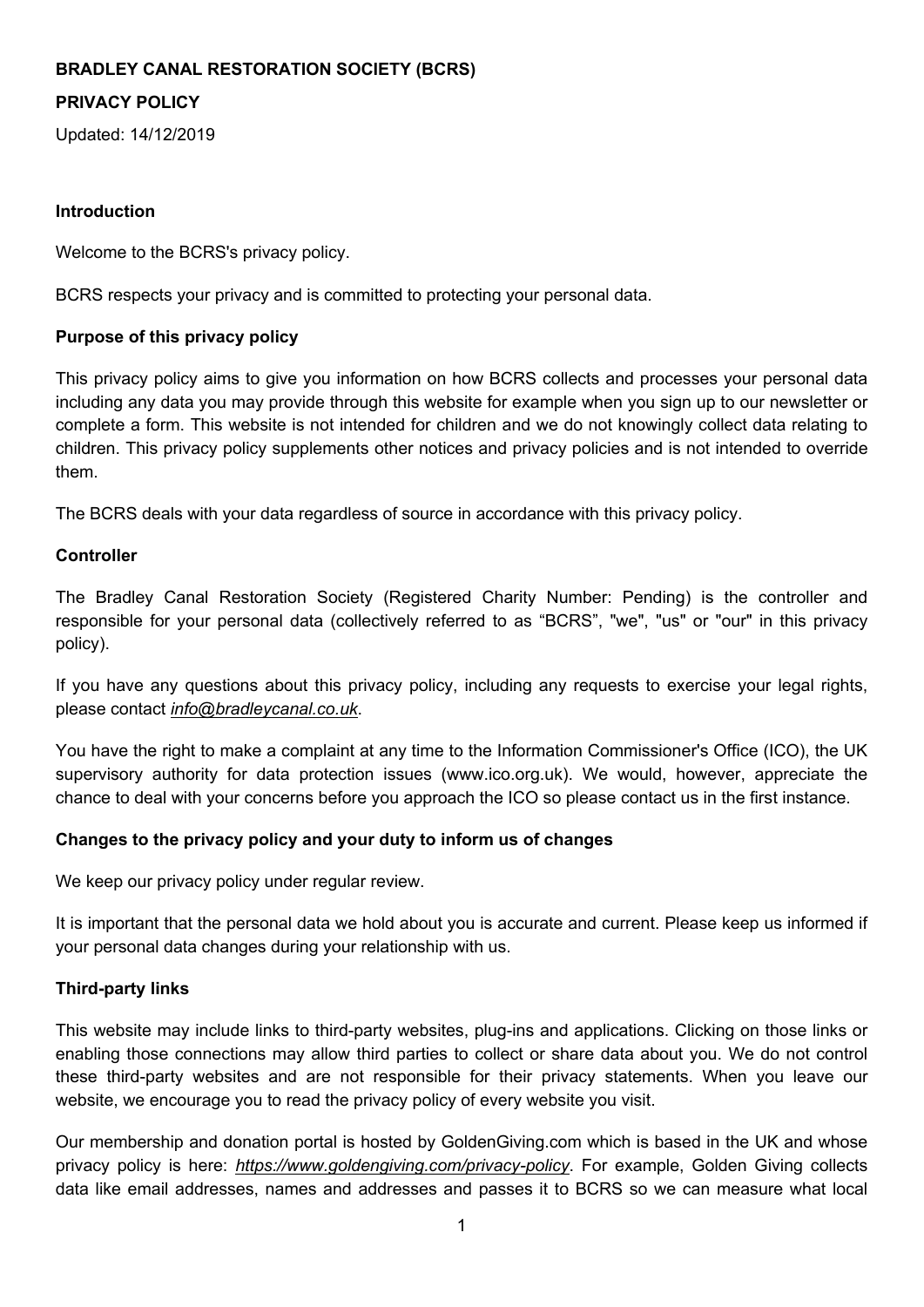support we have or contact donors and members. If you subscribed as a member or paid a donation offline, your information will be logged by BCRS to Golden Giving's platform.

Our Facebook and Twitter pages are also hosted by a third party, if you use those please refer to their privacy policies.

BRCS's website is hosted on the Wix.com platform. Your data may be stored through Wix.com's data storage, databases and the general Wix.com applications. They store your data on secure servers behind a firewall. Wix is certified under the EU-US Privacy Shield Framework and the Swiss-US privacy Shield Framework.

### **1. The data we collect about you**

Personal data, or personal information, means any information about an individual from which that person can be identified. It does not include data where the identity has been removed (anonymous data).

We may collect, use, store and transfer different kinds of personal data about you which we have grouped together as follows:

- **Identity Data** includes first name, maiden name, last name, username or similar identifier, marital status, title, date of birth and gender.
- **Contact Data** includes billing address, delivery address, email address and telephone numbers.
- **Financial Data** includes bank account and payment card details.
- **Transaction Data** includes details about payments to and from you and other details of products and services you have purchased from us.
- **Technical Data** includes internet protocol (IP) address, your login data, browser type and version, time zone setting and location, browser plug-in types and versions, operating system and platform, and other technology on the devices you use to access this website.
- **Profile Data** includes your username and password, purchases or orders made by you, your interests, preferences, feedback and survey responses.
- **Usage Data** includes information about how you use our website, products and services.
- **Marketing and Communications Data** includes your preferences in receiving marketing from us and our third parties and your communication preferences.

We also collect, use and share **Aggregated Data** such as statistical or demographic data for any purpose. Aggregated Data could be derived from your personal data but is not considered personal data in law as this data will **not** directly or indirectly reveal your identity. For example, we may aggregate your Usage Data to calculate the percentage of users accessing a specific website feature. However, if we combine or connect Aggregated Data with your personal data so that it can directly or indirectly identify you, we treat the combined data as personal data which will be used in accordance with this privacy policy.

We do not collect any **Special Categories of Personal Data** about you (this includes details about your race or ethnicity, religious or philosophical beliefs, sex life, sexual orientation, political opinions, trade union membership, information about your health, and genetic and biometric data). Nor do we collect any information about criminal convictions and offences.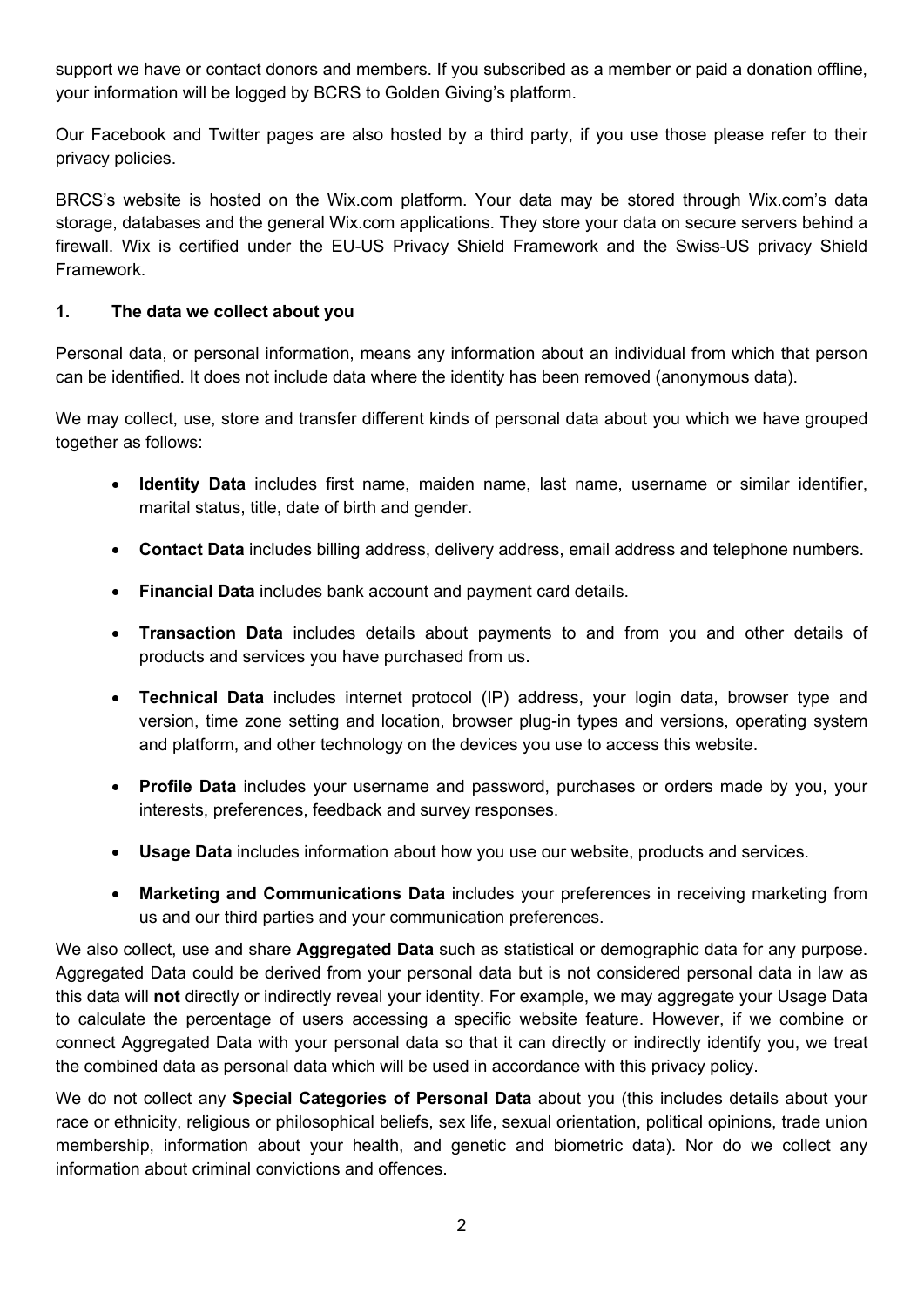# **If you fail to provide personal data**

Where we need to collect personal data by law, or under the terms of a contract we have with you, and you fail to provide that data when requested, we may not be able to perform the contract we have or are trying to enter into with you (for example, to provide you with goods or services). In this case, we may have to cancel a product or service you have with us but we will notify you if this is the case at the time.

### **2. How is your personal data collected?**

We use different methods to collect data from and about you including through:

- **Direct interactions.** You may give us your Identity, Contact and Financial Data by filling in forms or by corresponding with us by post, phone, email or otherwise. This includes personal data you provide when you:
	- apply for our products or services;
	- create an account on our website;
	- subscribe to our service or publications;
	- request marketing to be sent to you;
	- enter a competition, promotion or survey; or
	- give us feedback or contact us.
- **Automated technologies or interactions.** As you interact with our website, we will automatically collect Technical Data about your equipment, browsing actions and patterns. We collect this personal data by using cookies and other similar technologies. [We may also receive Technical Data about you if you visit other websites employing our cookies.] Please see our cookie policy [LINK] for further details.
- **Third parties or publicly available sources.** We will receive personal data about you from various third parties as set out below:
- Technical Data from the following parties:
	- (a) analytics providers such as Google based outside the EU;
	- (b) website provider Wix based outside the EU;
- Contact, Financial and Transaction Data from providers of technical, payment and delivery services such as GoldenGiving based inside the EU (pre-Brexit).
- Identity and Contact Data from data brokers or aggregators GoldenGiving.

### **3. How we use your personal data**

We will only use your personal data when the law allows us to. Most commonly, we will use your personal data in the following circumstances:

- To contact you and keep you updated on BCRS news.
- To calculate the number and geographic location of our membership and provide anonymized summaries of that to grant providers, government bodies and partners.
- Where it is necessary for our legitimate interests (or those of a third party) and your interests and fundamental rights do not override those interests.